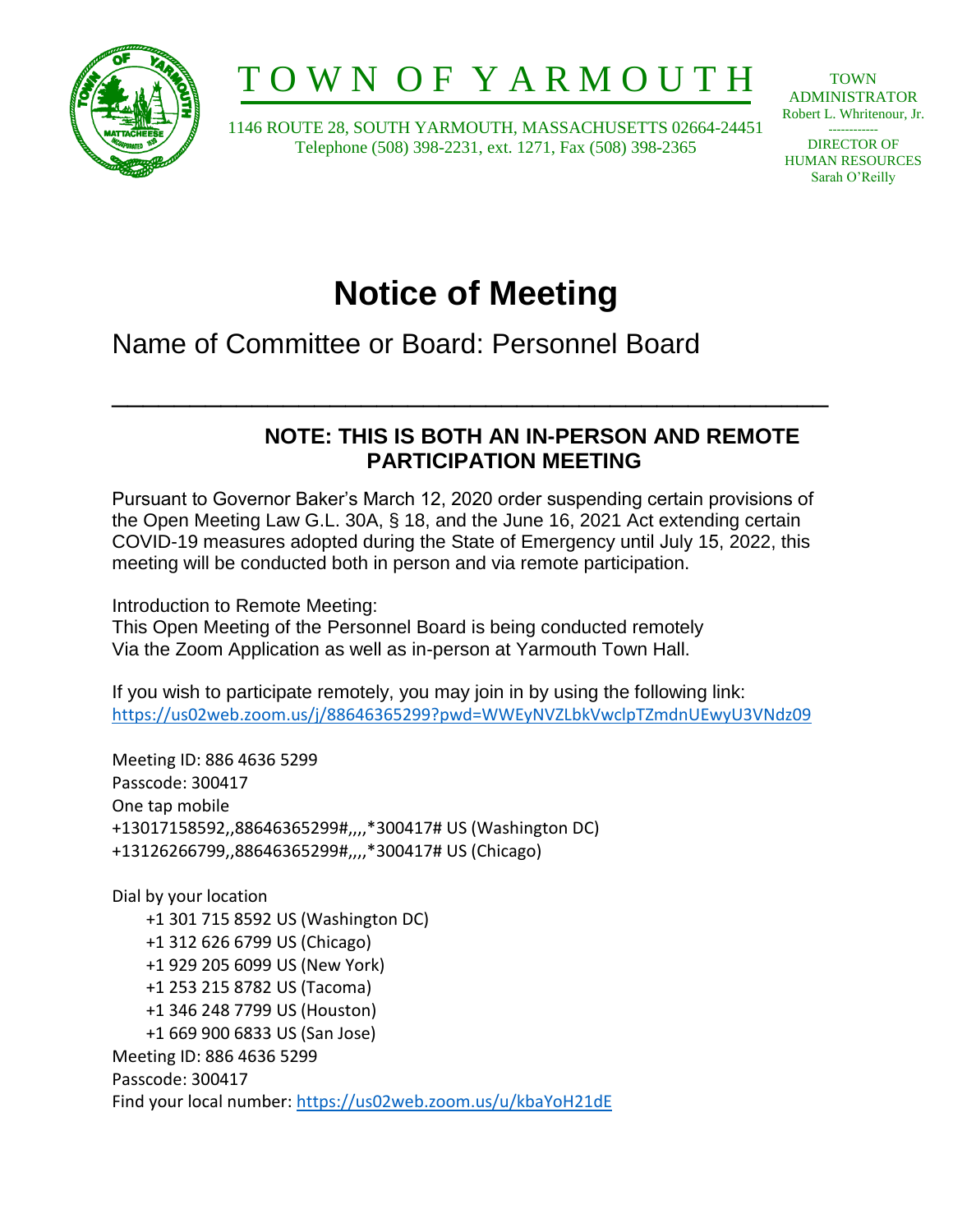

# T O W N O F Y A R M O U T H

 1146 ROUTE 28, SOUTH YARMOUTH, MASSACHUSETTS 02664-24451 Telephone (508) 398-2231, ext. 1271, Fax (508) 398-2365

**TOWN** ADMINISTRATOR Robert L. Whritenour, Jr.

------------ DIRECTOR OF HUMAN RESOURCES Sarah O'Reilly

## **Notice of Meeting**

\_\_\_\_\_\_\_\_\_\_\_\_\_\_\_\_\_\_\_\_\_\_\_\_\_\_\_\_\_\_\_\_\_\_\_\_\_\_\_\_\_\_\_\_\_\_

Name of Committee or Board: Personnel Board

Date of Meeting: April 12, 2022

Time: 4:00 pm

Place: Yarmouth Town Hall, Conference Room B

### Agenda Items:

- I. Public Comment
- II. March 12, 2022 Meeting Minutes Review and Approval
- III. Personnel Policy guidelines review next steps
- IV. Staff and/or Chair business
- V. Personnel Board proposed Meeting: Tuesday, May 10, 2022
- VI. Adjourn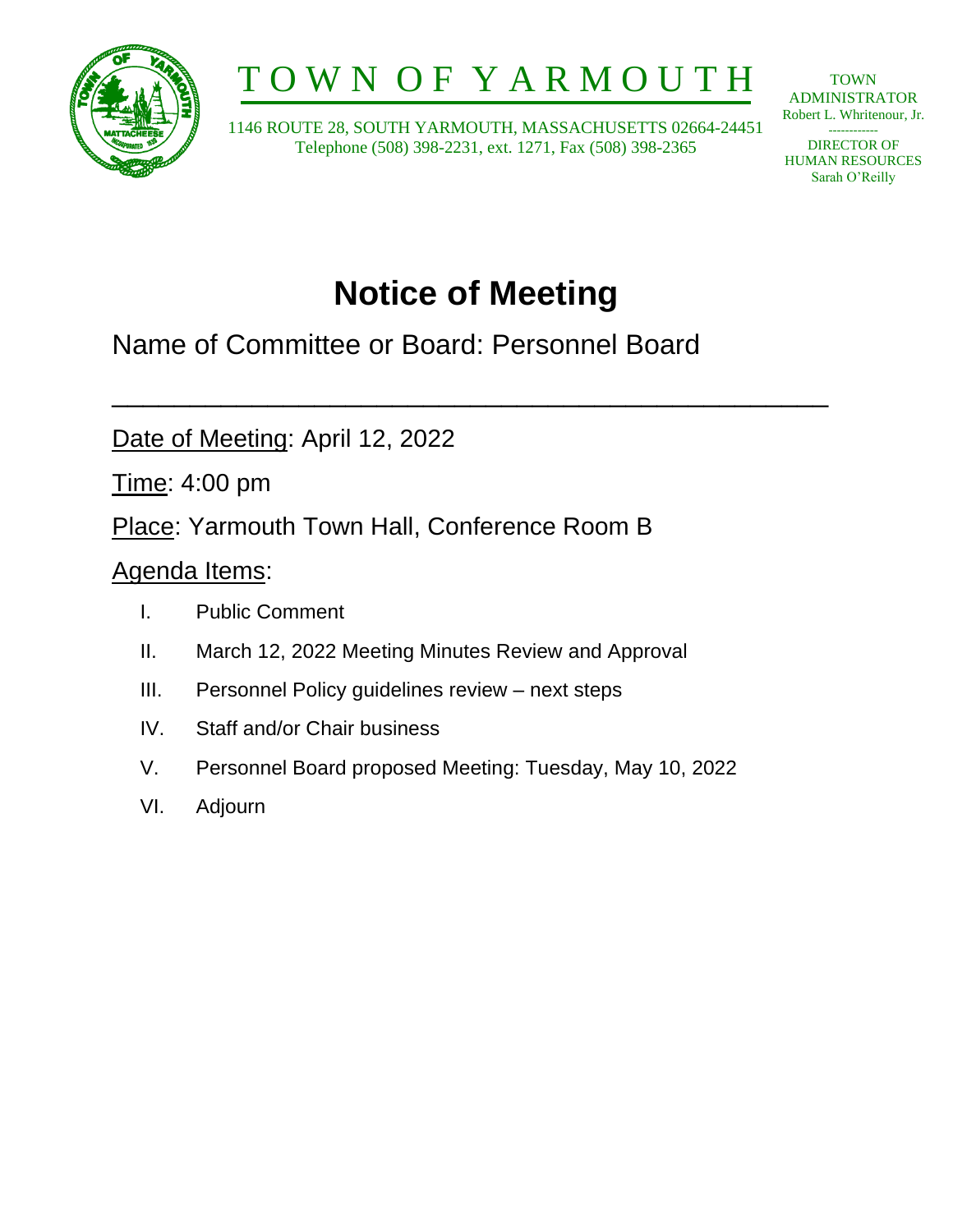#### MINUTES OF MEETING March 21, 2022, 4:00 p.m. Yarmouth Town Hall – Room B

Members present: Betty-Jane Burkhardt, Chair, Sharon Ladley, Vice-Chair, Dianne McElroy Absent: Brian Gardiner

Others present: Sarah O'Reilly, Director of Human Resources, Roby Whitehouse, Assistant Director Public Works, Jeff Colby, Director of Public Works

The meeting was called to order by Chairman Burkhardt at approximately 4:10 p.m. Roll call was taken.

#### Minutes

.

The minutes for the February 15, 2022 meeting were reviewed and a motion was made by Ms. Ladley to approve the minutes, seconded by Ms. McElroy.

#### Park and Cemetery Supervisor

The request for job description edits was presented by Assistant Director of Public Works Roby Whitehouse. After some discussion, Ms. Ladley made a motion, seconded by Ms. McElroy and a roll call vote was taken with the members voting 3-0 to approve the Park and Cemetery Supervisor job description at a Grade 12 with the following ratings:

| <b>Park and Cemetery Supervisor</b> |                |               |                |                |               |                |                |               |
|-------------------------------------|----------------|---------------|----------------|----------------|---------------|----------------|----------------|---------------|
| <b>Factor #</b>                     | <b>Degree</b>  | <b>Points</b> | <b>Factor#</b> | <b>Degree</b>  | <b>Points</b> | <b>Factor#</b> | <b>Degree</b>  | <b>Points</b> |
| $\overline{1}$                      | 3              | 40            | $\overline{7}$ | $\overline{2}$ | 25            | 13             | <b>XXXX</b>    | <b>XXXXXX</b> |
| $\overline{2}$                      | $\overline{4}$ | 60            | $\overline{8}$ | 2              | 15            |                | $\overline{2}$ | <b>XXXXXX</b> |
| $\overline{3}$                      | 3              | 50            | 9              | 2              | 15            | 14A.           | 2              | 15            |
| $\overline{4}$                      | 3              | 30            | <b>10</b>      | 3              | 30            | 14B.           | $\overline{2}$ | 15            |
| $\overline{5}$                      | $\overline{4}$ | 40            | 11             | 2              | 15            | 14C.           | 2              | 15            |
| $\overline{6}$                      | 3              | 60            | <b>12</b>      | $\overline{2}$ | 10            | <b>TOTAL</b>   |                | 435           |
|                                     |                |               |                |                |               | <b>GRADE</b>   | 12             |               |

#### Park and Cemetery Foreman

The request for job description edits was presented by Assistant Director of Public Works Roby Whitehouse. After some discussion, it was determined that the job description should be split into two job descriptions – 1 for Parks and 1 for Cemeteries. These will be placed on a future agenda.

#### Personnel Policy Guidelines

Sarah presented Personnel Policy Guidelines with some revisions. It was determined that the members needed more time to review them in detail and that they would be placed on a future agenda for further review and possible vote.